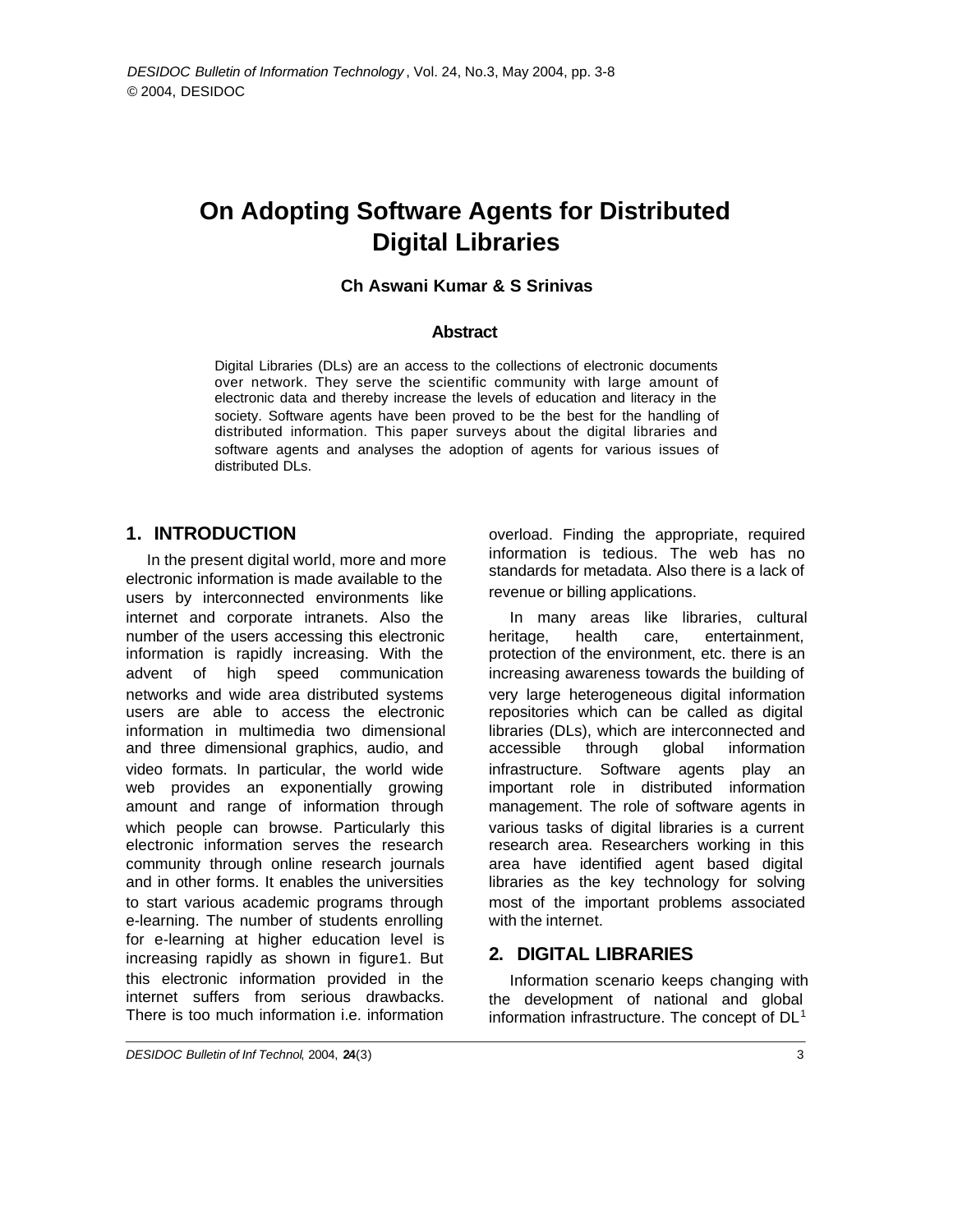

**Figure: Growth of E-Learning**

arose from the analogy with a place-based repository library containing an organised collection of print-on-paper and other physical artifacts combined with systems and services to facilitate physical, intellectual, and long-term access. DL is a distributed technology environment which reduces the creation, dissemination, manipulation, storage, integration, and reuse of information by individuals and groups.<sup>2</sup> In USA, in 1994 the National Science Foundation (NSF), the Department of Defense Advanced Research Projects Agency (DARPA) and the National Aeronautics and Space Administration (NASA) launched a Digital Library Initiative (DLI) jointly. Some of the currently existing digital libraries are.

- ♦ USA: Stanford Digital Library Technologies http://www-diglib.stanford.edu/WP/WWW/
- ♦ China: Peking University Digital Library http://162.105.138.23/tapian/tp.htm
- $\blacklozenge$  India: Archives of Indian Labour. http://www.indialabourarchives.org/
- ♦ New Zealand: New Zealand Digital Library http://nzdl.org
- ♦ International: UNESCO Project http://www.unesco.org/webworld/build\_in fo/gct/bestpractices/anthologies.shtml

The components of the  $DLS^3$  include: digital objects, metadata, repositories and harvesting, rights management, indexing, resource discovery, searching and retrieving, linking, interfaces and interaction, architectures, and interconnections. DLs are developed in highly distributed environments.

Library objects are served to remote client processes, which will send information requests and receive results by employing varied communication protocols. Client processes will make diverse interfaces available to users. Repositories on the server side rely on advanced database management systems (DBMSs) for object storage, indexing, and selective retrieval.

## **2.1 Services of Digital Libraries**

There are so many terms related to the DL which include multimedia database. information mining, information warehouse, information retrieval, on-line information repositories, electronic library, and wide area information services. A DL service<sup>4</sup> is an assemblage of digital computing, storage, and communications machinery together with the software needed to reproduce, emulate, and extend the services provided by conventional libraries based on paper and other material means of collecting, storing, cataloguing, finding, and disseminating information. Public, private, professional, school, commercial, and other kinds of libraries emphasise different services, different types of information, and different service styles.

A DL must accomplish all essential services of traditional libraries and also exploit digital storage, searching, and communication. In addition to delivering documents, DL services will involve all stages of the creative process, from reformatting files, to summarizing the daily news, editing collaborative works, and even helping to plan

4 *DESIDOC Bulletin of Inf Technol*, 2004, **24**(3)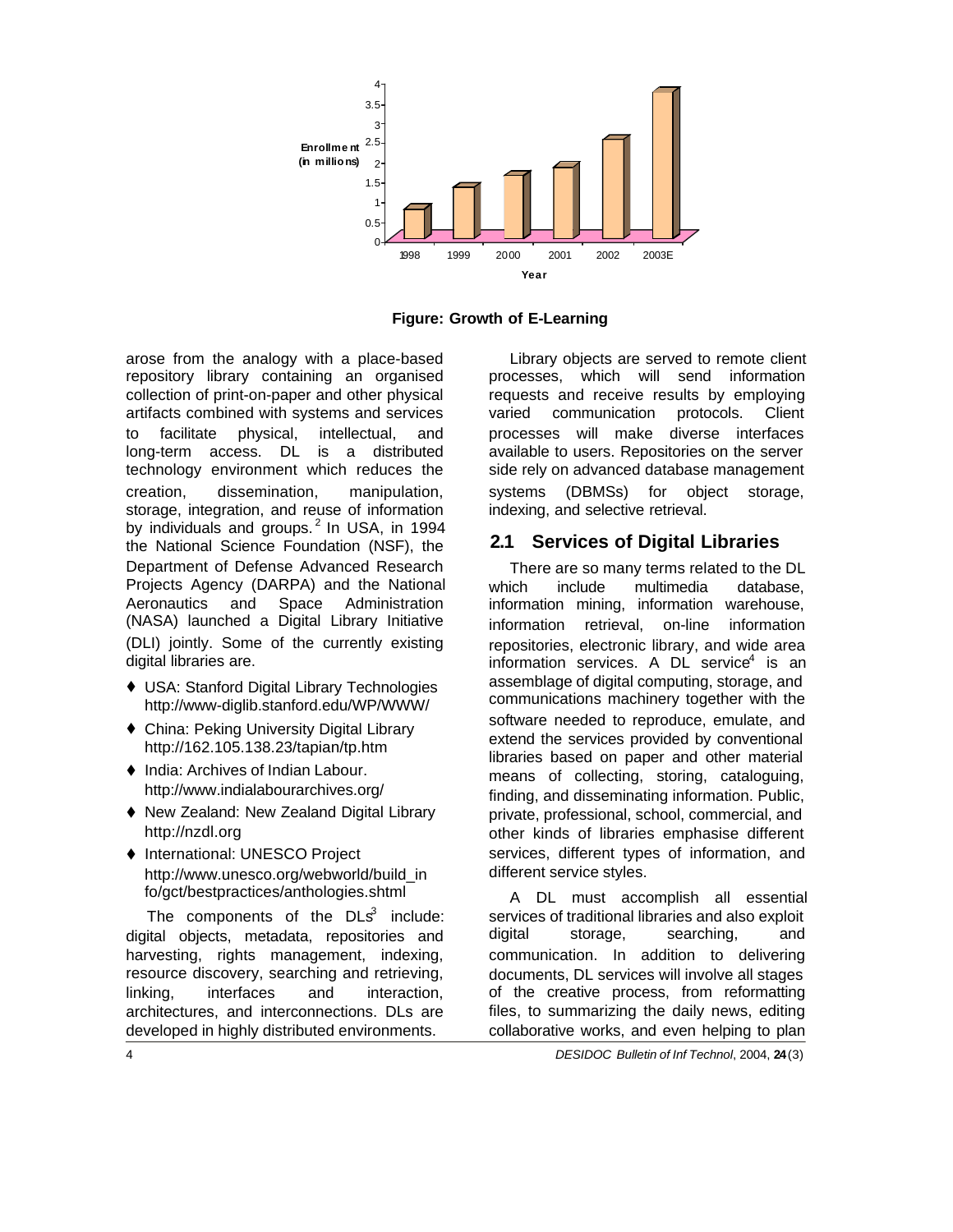new ventures. Services will be customized to fit specific tasks, and personalized to fit individual organisations and users.

The initial emphasis was on the retrospective conversion of print-on–paper objects to digital objects. The vision of digital libraries is, 'Integration and use of computing, communications, and digital content on a global scale, combined with the increasing possibility of cost effective digitization and convergence of formerly separate media types to create the conditions for new infrastructure/environments to support humans as individuals and organisations in distributed knowledge-based activities'. The DLs support individuals or organisations in a broad range of distributed knowledge based activities from electronic commerce to scientific collaboration. They support teaching and learning, especially in the context of distance or lifelong learning. Now the digital libraries are there at universities, publishers, government agencies and public libraries.

## **2.2 Digital Library Vs. Traditional Library**

DLs can handle multimedia data, which can present information more effectively than print media and can be accessed easily and understood even by those who are illiterate. The following points illustrate the potential differences<sup>2,4</sup> between traditional and digital libraries:

- q Traditional libraries are based upon centralised control and relatively few access locations; digital libraries can be distributed and ubiquitous
- **p** Traditional libraries support one-way, loosely coupled (slow) interaction; digital libraries support two-way communication with tight, fast interaction
- □ Traditional libraries are based upon a model of one-way search: a consumer looking for an object; digital libraries support symmetric search: consumer looking for an object and the producer of the object looking for a consumer.
- $\Box$  In traditional libraries structured text queries (and some browsing) are used to aid intellectual access; in digital libraries

complex interactions of query, navigation/browsing, and social filtering can be used.

 $\Box$  Only a librarian may add to the collection of a conventional library, because of the discipline essential to create a quality catalogue. In a digital library, cataloguing discipline and search restrictions to authorized data can be automatically enforced.

# **3. SOFTWARE AGENTS AND THEIR APPLICATIONS**

The concept of agent became important in artificial intelligence (AI) and its sub field distributed artificial intelligence (DAI). AI is the imitation of human intelligence by mechanical means. This paradigm gained momentum in early 90's. There is no single definition for agent. Researchers in agent development gave a number of definitions. Agent can be described<sup>5</sup> as '*a system situated within and a part of an environment that senses that environment and acts on it, over time, in pursuit of its own agenda and so as to effect what it senses in the future*.' Ideally, an agent that functions continuously in an environment over a long period of time would be able to learn from its experience. Table 1, depicts the important characteristics of agents. Agents may be usefully classified according to the subset of the properties they enjoy.

Agent systems are usually employed in applications $6,7$  where complex, purpose-directed behaviour is needed in changing environment. There are three important characteristics, which are often cited for adopting agent technology. They are: (a) Distribution of data, control, expertise or resources, (b) Natural metaphor, and (c) Legacy systems.

The number of agent based applications being developed and deployed in real world settings is rapidly increasing. When the domain involves a number of distinct problem solving entities or data sources which are physically or logically distributed in terms of their data, control, expertise or resources and which need to interact with one another or be combined in order to solve their problems or

*DESIDOC Bulletin of Inf Technol*, 2004, **24**(3) 5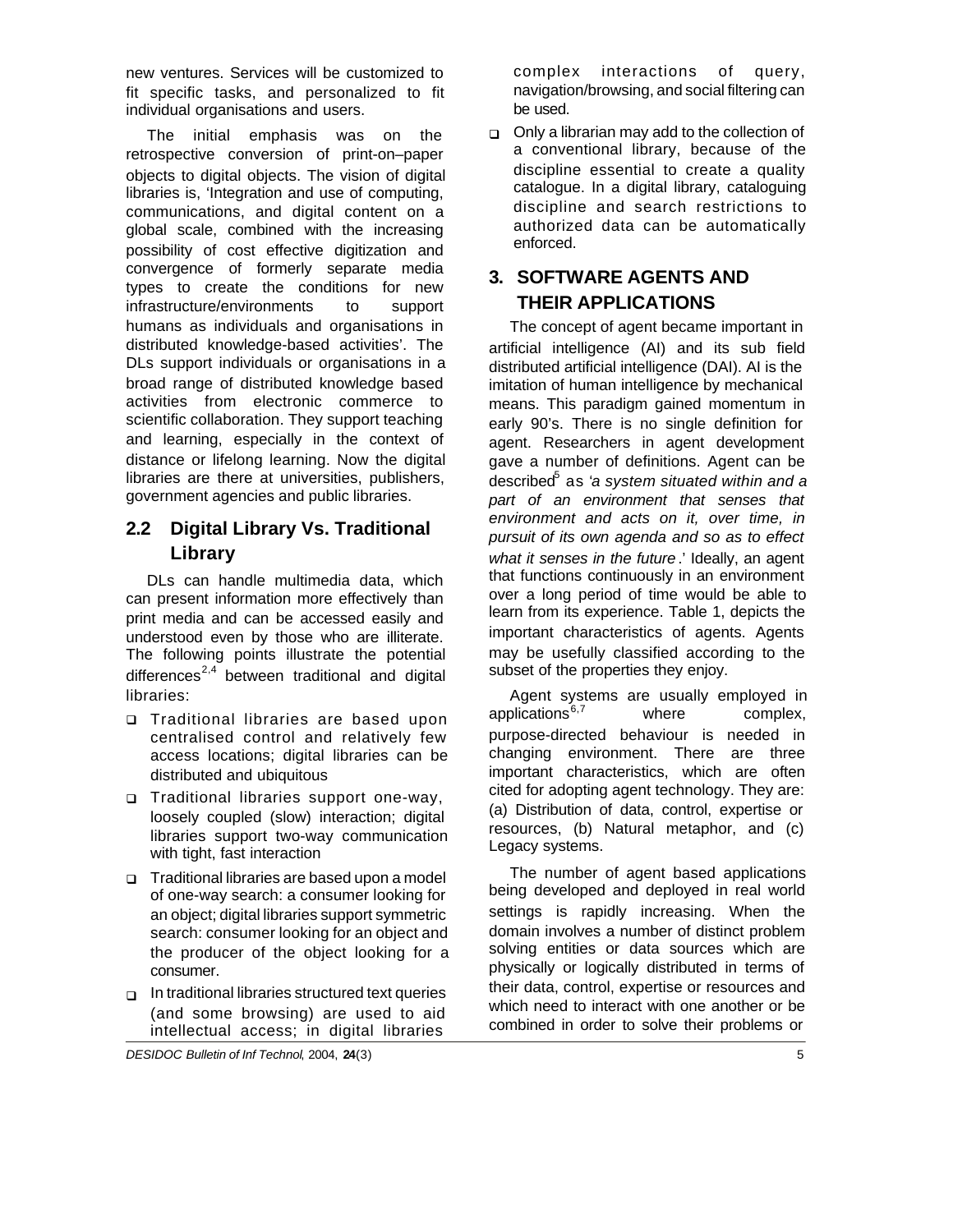one common problem, then agents can often provide an effective solution. The general application areas<sup>8</sup> of agents include personal use, network management, data access, mobility management, e-commerce, computer user interface, application development, and military applications.

# **4. SOFTWARE AGENTS IN DIGITAL LIBRARY SERVICES**

A DL system offers the users a coherent view of an organised, selected and managed body of information. Traditional software development techniques and models cannot support the complexity of these kind of tasks. Software agents provide useful abstraction to system designers to understand the functionality of complex distributed systems like  $DLS.<sup>7,9</sup>$ 

A DL can be realised as a collection of agents. The characteristics of the agents, allow in a flexible way to develop a system providing higher search functions for DLs. Such functionality enables the system to help the user in their activities. Agents $^{10}$  can translate, communicate and publish information as well as, guide the search process by taking the users' query. Agents can also negotiate access to and the exchange of information with other agents. Personal agents can be used in the digital libraries for the user interface.

Through the personal agents, users can customize their interfaces. The user could be hidden from the DL<sup>11</sup> and *vice versa.* Autonomous agents are needed for the user interface. Depending on the interest of the user, they will search the DLs and return the information which the user is looking for. Some autonomous agents, called '*Knowbots*', instead of relying on the rules, or other specifications, develop their own specifications after watching the user interests. Some other autonomous agents find out the dead links in the digital libraries and try to fix them or inform the administrator. Search agents as the name interprets, provide the functionality of basic search engine.

The working mechanism of a search agent is simple.<sup>12</sup> When a user issues a specific query, then a search agent can use a thesaurus to look for related results. Also the search agents may broaden the search if sufficient matches are not found. The key functioning of the Library Service Agents<sup>13</sup> is to manage the access to the contents of the library, billing, and providing security to the contents. They provide the DL with an interface to the owner's content. The meta agent is a central communication point and acts as an information broker to facilitate communication between other agents. It optimises this communication by routing the messages to the agents to which it is immediately relevant.

In distributed problem solving or DAI, a problem can be split into sub problems and is concerned how a problem can be divided among a number of modules or agents to achieve a solution. Intelligent agents  $14$  can affect the solutions for sub problems using

| <b>Characteristics</b> | <b>Meaning</b>                                                                            |
|------------------------|-------------------------------------------------------------------------------------------|
| Social Ability         | Able to interact with other agents and humans in order to achieve their tasks             |
| Reactivity             | Perceiving the environment and respond in a timely fashion to changes that<br>occur in it |
| Mobility               | Ability to move around the electronic network                                             |
| Veracity               | Assumption that agent, knowingly will not give the false information                      |
| Pro-activity           | Exhibiting the opportunistic, goal directed behaviour                                     |
| Autonomy               | Exercises control over its own actions                                                    |
|                        |                                                                                           |

## **Table 1: Characteristics of Agents**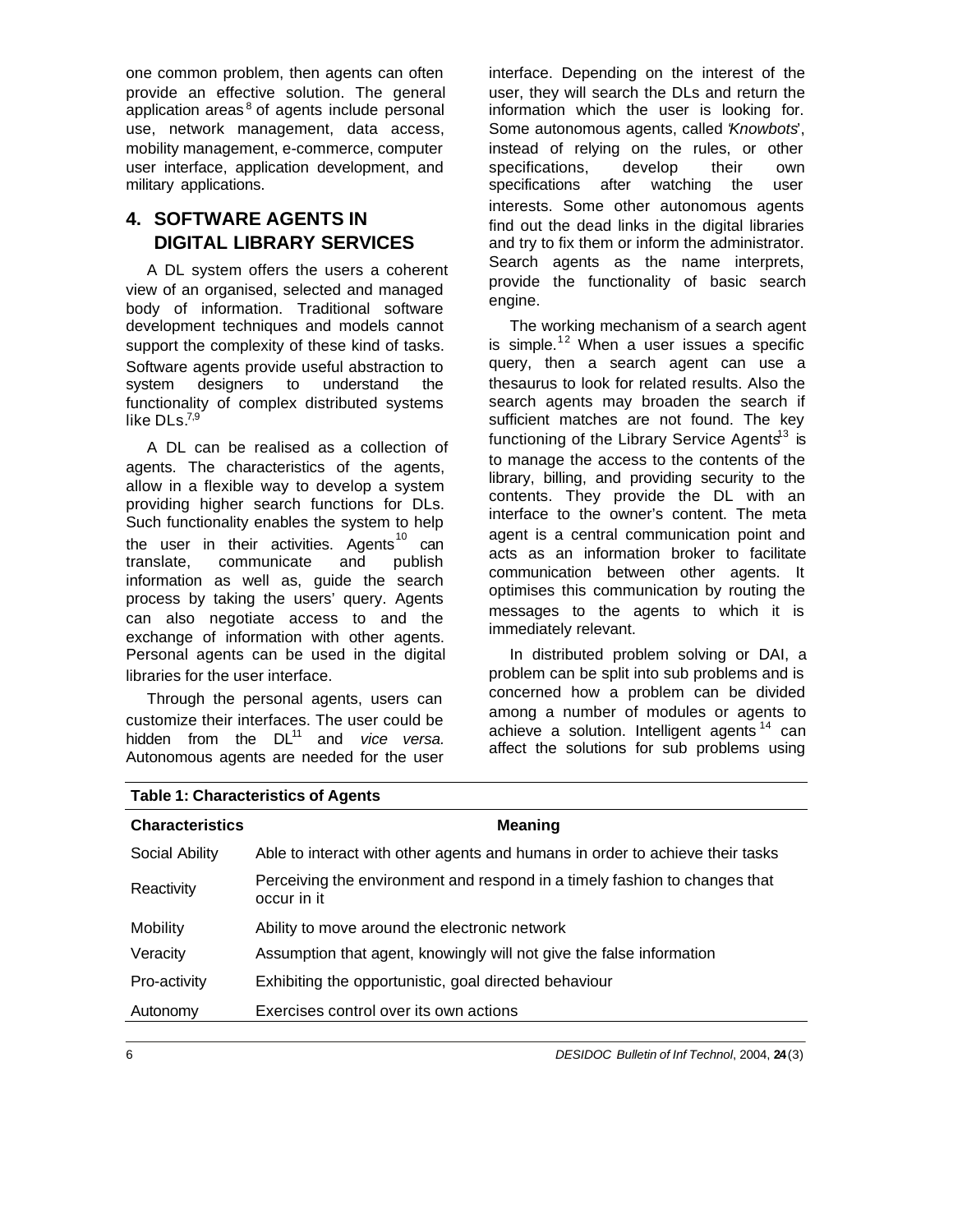their unique expertise. Further these sub problems can be merged into a complete solution. In DLs, intelligent agents can play a crucial role in information retrieval. When the user poses query, this query will be split into sub queries. An intelligent agent that knows about the sub query will take on the task of fulfilling that sub query. Again the results of all sub queries are recombined to obtain the solution to the entire query. The DL function<sup>15</sup> is expensive in terms of resource consumption when compared to the search engines on the internet. A DL may need to store substantial amounts of user profiling information; in addition, it may need to manage large numbers of regularly scheduled alerting query services. Efficient resource management within a DL is thus particularly important.

Indeed, as the internet and WWW become increasingly commercialised, the need for effective profit oriented agents which can act on behalf of their owners and seek payment for services rendered is likely to increase dramatically. However, for such sophisticated agents to materialise, key work remains to be done in defining and deploying techniques for brokering of information products and also for linking the requests of demand consumer agents to the ability of supply producer agents to provide the required information items.

### **CONCLUSIONS**

Software agents have proved to be the best for handling distributed information issues like information retrieval, integrity and navigation assistance. DLs are large information repositories built on distributed environment. In this review paper, an attempt has been made to analyse the adoption of software agents for various DL services.

## **REFERENCES**

- 1. Borgman, C. Social aspects of digital libraries. NSF Workshop Report, UCLA, Los Angeles, 16-17 Feb. 1996.
- 2. Borgman, C.L. What are digital libraries? Competing visions. *Information Processing and Management,* 1999, **35**, 227-43.
- 3. Sornil, O.A. distributed inverted index for a large-scale, dynamic digital library. Virginia Tech Computer Science, Blacksburg, Ph. D. Dissertation Draft, 2000.
- 4. Kilker, J. & Gay, G. The social construction of a digital library: A case study examining implications for evaluation. *Information Technology and Libraries,* 1998, **17**, 60-70.
- 5. Genesereth, Katchpel. Software agents. *Communications of ACM*, 1994, **37**(7), 48-53.
- 6. Maes, P. Agents that reduce work and information overload. *Communications of ACM* , 1994, **37**(7), 31-40.
- 7. Jennings, N.R. An agent based approach for building complex software systems. *Communications of ACM*, 2001, **44**(4).
- 8. Graesser, Art. Is it an agent, or just a program: A taxonomy for autonomous agents. Proceedings of the 3rd International Workshop on Agent Theories, Architectures, and Languages, Springer-Verlag, 1996.
- 9. Isaias, P. Agents in digital libraries and electronic publication: An architecture proposal. Proceedings of WebNet 99- World Conference on the WWW and Internet, held during 24-30 October 1999. 1542-43.
- 10. Jennings, N.R. & Wooldridge, M. Applying agent technology. *Journal of Applied Artificial Intelligence.* Special. Issue on Intelligent Agents and Multi-Agent Systems, 1995.
- 11. A. Paepcke, C.-C. K. Chang, H. Garcia-Molina, & Winograd, T. Interoperability for digital libraries worldwide. *Communications of the ACM,* 1998, **41**, 33-43.
- 12 Jennings, N.R. A roadmap of agent research and development. *Autonomous Agents and Multi-agent System*s, 1998, **1**, 275-306.
- 13 Sánchez, J.A. & Leggett, J.L. Agent services for users of digital libraries.

*DESIDOC Bulletin of Inf Technol*, 2004, **24**(3) 7